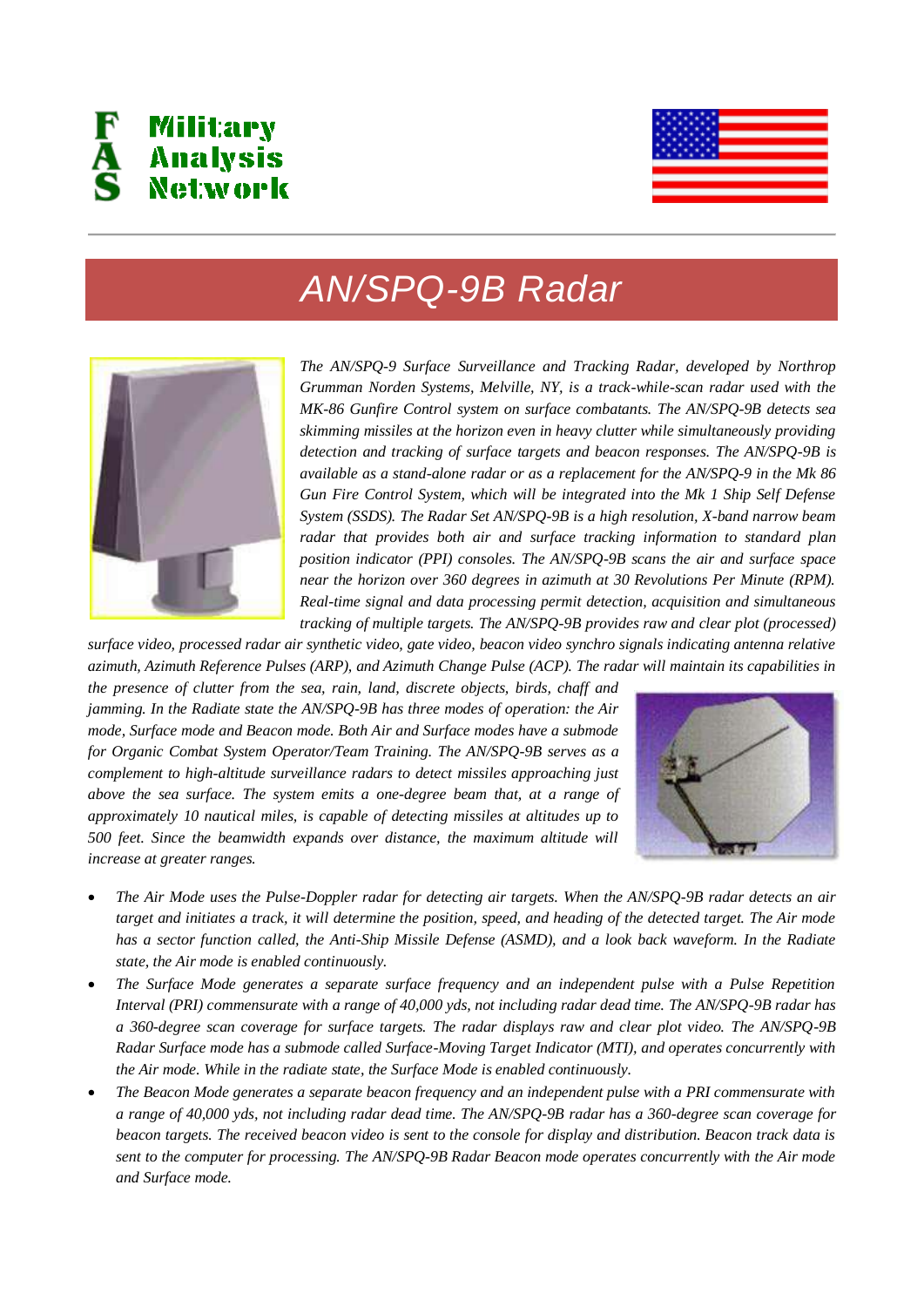- *The ASMD Sector Function allows quick response detection of low-flying high-threat targets by the Air mode. The radar automatically detects, tracks, and reports any targets entering the ASMD sector that meet the conditions for targets with a time-to-go of less than 30 seconds. The ASMD azimuth sector width is operator selectable between 5 and 360 degrees. The ASMD range within that sector is operator selectable from the minimum range of the radar to a maximum of 20 nmi. The AN/SPQ-9B Radar ASMD sector function operates concurrently with the Air mode, Surface mode, and Beacon mode.*
- *The Surface-MTI Submode allows for the cancellation of non-moving targets by the Surface mode. The Surface-MTI azimuth sector width is operator selectable between 5 and 360 degrees. The AN/SPQ-9B automatically displays any targets with a radial speed exceeding 10 Kn. The AN/SPQ-9B Radar Surface-MTI submode will operate concurrently with the Air mode, Surface mode and Beacon mode.*
- *The Organic Combat System Operator/Team Training Submode provides for external scenario control by organic training systems for both static and dynamic targets in clutter in either the Radiate or Test state.*

*The program includes a variety of upgrades for search radar equipment to meet the evolving threat, and will provide anti-ship missile defense capability for surface combatants. The upgraded SPQ-9B - which uses a high-resolution, track-while-scan, X-band, pulse-Doppler radar - will enable detection and establishing firm track ranges on subsonic and supersonic sea-skimming missiles. In 1991, the Naval Research Laboratory Radar Division, supported by the Program Executive Office, Theater Air Defense, developed the AN/SPQ-9B radar concept for the Navy's anti-ship missile defense mission. The system concept includes a new air mode that provides a new, low-cost, quality seaskimmer detection capability and a surface mode with improved performance in support of the MK 86 Gun Fire Control System and backup navigation. The radar's receiver and processor use high-performance Commercial-Off-The-Shelf (COTS) technology. The AN/SPQ-9B antenna provides for three beams. If an air target is detected in the main beam, two look-back beams provide confirmation and track promotion resulting in "single-scan" track disclosure to a ship's weapon system. An ultra-low noise exciter provides for accurate tone and clock signals.* 

*The AN/SPQ-9B is at the end of its development phase. An Advanced Development Model (ADM) radar was developed by the Naval Research Laboratory and successfully demonstrated in land-based tests in 1993-94 against threat representative targets and again in at-sea tests in 1994-95. The design, fabrication, and testing of the Advanced Demonstration Model of the SPQ-9B by the Naval Research Laboratory have eliminated all serious technical risk. Initial performance testing of the ADM was completed at Wallops Island prior to a successful operational assessment conducted by the Self-Defense Test Ship during 1995. As a result of successful testing, the Navy awarded a contract to Northrop Grumman Norden Systems for two AN/SPQ-9B pre-production kits with an option for six low-rate initial production units. A preliminary design review was accomplished FY 1996. Development for Mk 86 and SSDS interfaces is in progress. First Production Proof Kits (PPK) were delivered in late 1997, with a Milestone III decision and Initial Operational Capability (IOC) planned for FY 1999. The Research and Development (R&D) units are in the midst of First Article Test (FAT). The radars were delivered in the summer of 1998 at NSWC Port Hueneme Division where they underwent land-based testing. Land-based development testing on pre-production kit number was successfully completed in December 1998. Shipboard testing of the R&D units began in the first quarter of FY99, and was scheduled for completion in late 1999.* 

## *Deployment*

*The AN/SPQ-9B is slated to be installed on ships and aircraft carriers in the following classes:* 

- *CG-47 TICONDEROGA-class cruisers*
- *LHD-1 amphibious ships*
- *LPD-17 SAN ANTONIO-class amphibious ships*
- *DD-963 SPRUANCE-class destroyers*
- *DDG-51 destroyers*
- *CVN-68 NIMITZ-class aircraft carriers*